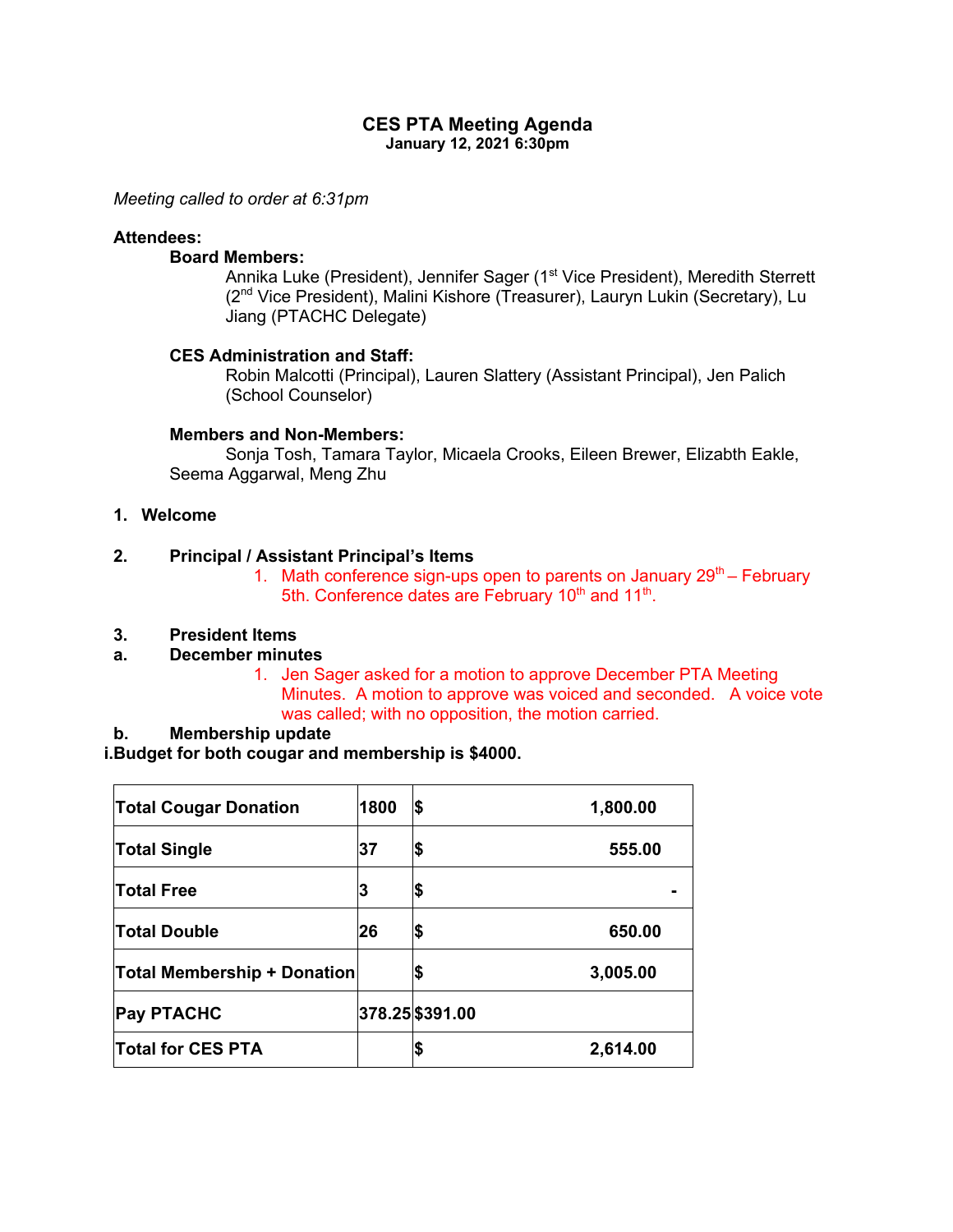# **c. Teacher raffle. Spa theme.**

1. Action – teacher raffle winners – Ms. Thierer, Ms. Kirkpatrick, Ms. Johnson, and Ms. Lethbridge. Lauryn will email the winners to Ms. **Blalock** 



## **d. Update**

**i.Talent Show: January 29th. We haven't gotten many applications. Use google meet? Ask for Donations?**

- 1. Action Eileen Brewer has volunteered for the PTA to use her business google account which allows up to 1,000 people and to help run the tech side of the event.
- 2. Action Ms. Palich will ask CES staff to be a part of the talent show as well.
- **ii.Bingo Night: Should set a date for this?**

1. Action – Date is now set for February  $26<sup>th</sup>$ .

- **iii.Valentines: Is this something we want to do? Another option is to send pictures and thank you to residents battling COVID**
	- 1. Action The PTA liked the idea of doing thank you notes for Hospital staff. Annika will arrange delivery. Ms. Slattery will ask Ms. Riley if she can make the thank you notes with students as a class project.
- **iv.Bushel and Peck on a Monday or Tuesday in the next few weeks. Best dates?**
	- 1. Action will aim to do a restaurant night February  $2<sup>nd</sup>$ . Annika to confirm the date